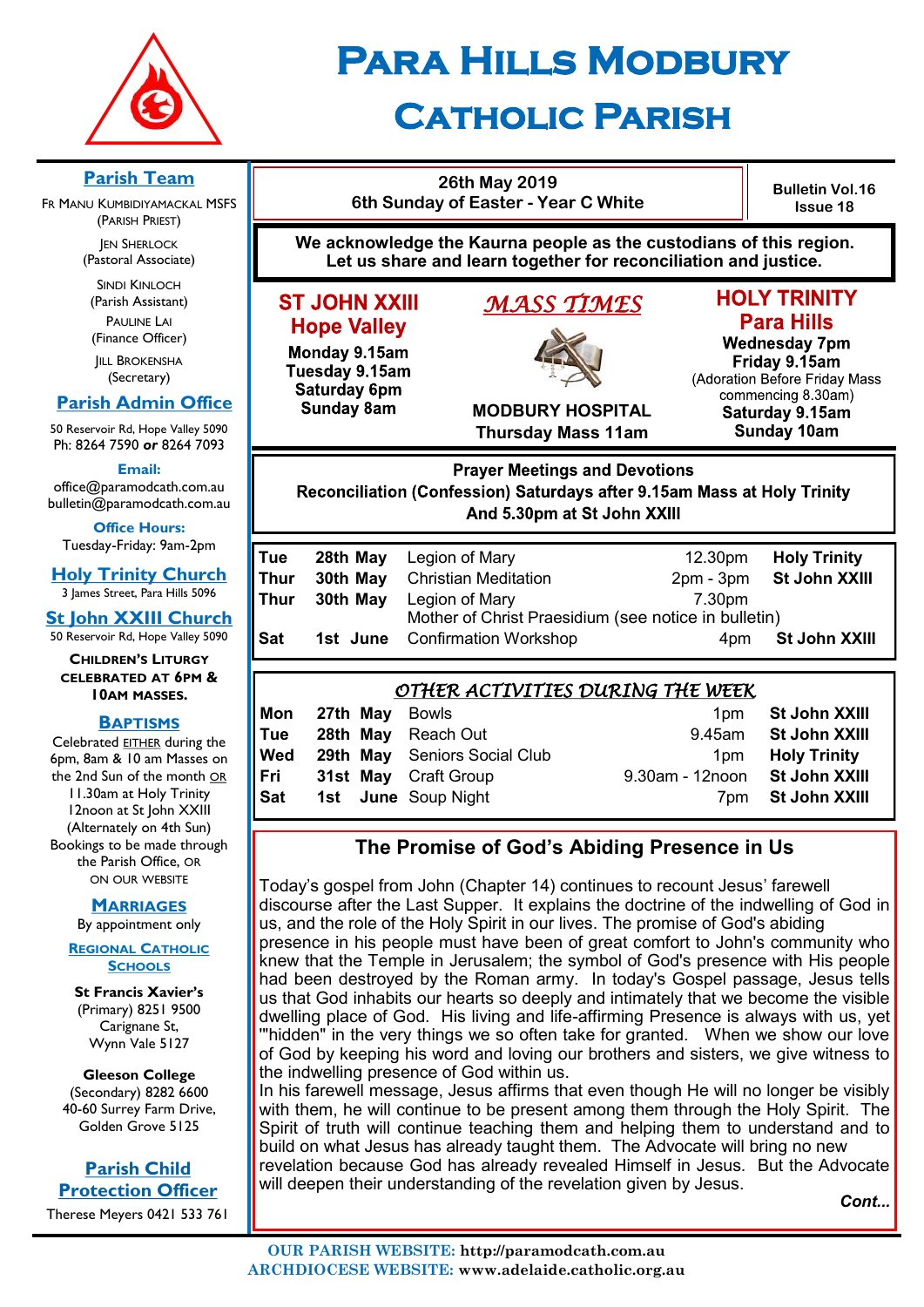#### *Cont...*

To live and give witness as the true dwelling place of God Jesus gives his followers four gifts. First, he gives them his love, which will enable them to keep his word. Next, he gives them the Holy Spirit, who will teach them everything they need to know. Third, he gives them His peace to strengthen them against fear in the face of

trouble. The promise of the Advocate, the Holy Spirit, will bring a peace that will quell their fears of the

unfolding darkness ahead. "In Johannine language, peace, truth, light, life and joy are figurative terms

reflecting different facets of the great gift that Jesus has brought from God to the world. 'Peace is my gift to you,' is another way of saying, 'I give them eternal life'

(Jn 10:28) (Raymond E. Brown). The Holy Spirit is available as Comforter and Guide to those who believe in Jesus and follow in his way. The One God, the

Father, the Son and the Holy Spirit is pure Love. This Love, the Triune God, comes and lives in us, takes up residence in us and lives in our body. When God's love lives in us, and we live in Him, there is much more peace in our families, our Churches, our offices. Fourth, Jesus rewards them with the assurance of his second coming.

Let us be always aware of the abiding presence of God within us. It is the abiding presence of God within us that enables us to face the future with undying hope and true Christian courage. Therefore, it is necessary for us to spend a little time each day in personal prayer, talking to God and listening to Him. We must deepen our

relationship with God and that will help us to love our fellow human beings, and there will be peace within us.

Today's gospel is also an assurance that we are not alone. One of the great social and ethical problems of our time is isolation. Today approximately 25% of all adults live alone. Spouses, parents and children often live as virtual strangers to one another. This is

unfortunate because we never need to be alone

because Jesus is always present with us. We need only allow Jesus into our lives to be rid of this loneliness. Oneness with Jesus is the greatest gift we can give to our children, our friends, or those who see no purpose in life. We can help to bring people to unity with Jesus, a unity that will change their lives.



Tanulsumbedrama

| Readings for 2nd June 2019 |      |            |  |  |  |
|----------------------------|------|------------|--|--|--|
| 1st Reading Acts           |      | $1:1 - 11$ |  |  |  |
| 2nd Reading Eph            |      | $1:17-23$  |  |  |  |
| Gospel                     | Luke | 24:46-53   |  |  |  |

#### **Our Community's Prayer Petitions**  *PLEASE NOTE: THE NAMES ON THE SICK LIST WILL REMAIN FOR TWO MONTHS ONLY UNLESS OTHERWISE NOTIFIED.*

**BULLETIN PRAYER LIST:** Please note that names can only be added to this list by immediate family, or the ill person themselves (for reasons of privacy).

#### **Please Remember in your Prayers** THOSE WHO ARE SICK, especially:

Emma Gammon, Sylvia Gisi, Asher Caudle, David North, Elijah Neri, Wayne Collins, Antoinette Pascale, Marg Dolman, Charlotte Fussell, Selena (Rose) Quinn, Phyllis Anthony, Pam Ridley, Reta Lockyer, Michael Pritchard, John MacGrath, Ken Robinson, Graham Armstrong,

Mary Redmond, Graham Speed, Marlen Piineda, David Truman, Bruce Mc Andie, Rosa Maria Santos, Sean Molloy, Betty Roper, Imperia De Ionno, Julie Reimann, Imelda Schulz, Maddison Calleja, Janice Forrester, Ray Zielonka, Jim Marlow, Gerry Canavan, Jayden Lee, Audrey Athayde, Marie Boulton, Sr. Marleen Dewar OLSH, Kay Kennedy, Rita Robinson, Eileen Ryan, Gary Lockyer, Yvonne Summers.

#### **Recently Deceased**

Greg Woofe, Bernie McMahon

#### **Saints/Feast Days Of the Week**

27th St Augustine of Canterbury

31st The Visitation of the Blessed Virgin Mary

1st St Justin

2nd The Ascension of the Lord

#### XXXXXXXXXXXXXXXXXXXXXXXXXXXXXXX **Parish Craft Market 2019**

## **Our annual Craft Market will be held on**

#### **2nd November at St John XXIII Mass Centre.**

Applications for hire of a table or site are now open. Forms are available on our Parish website or hard copies can be obtained at the Parish Office

Tuesday – Friday 9am – 2pm

**Parishioners:** Please note the date in your diary! We hope to have your wonderful support again this year. Keep an eye out for further notices in the Bulletin as the market draws closer.

**Potting**: It would be appreciated if you could pot some plants for the Parish Plant Stall. **Produce:** Pickles, Jams and Chutneys are popular items for sale at the market, so if you can make some for the Cake Stall, we would very much appreciate your efforts.

*Lea Crosby on behalf of Parish Craft Market Committee*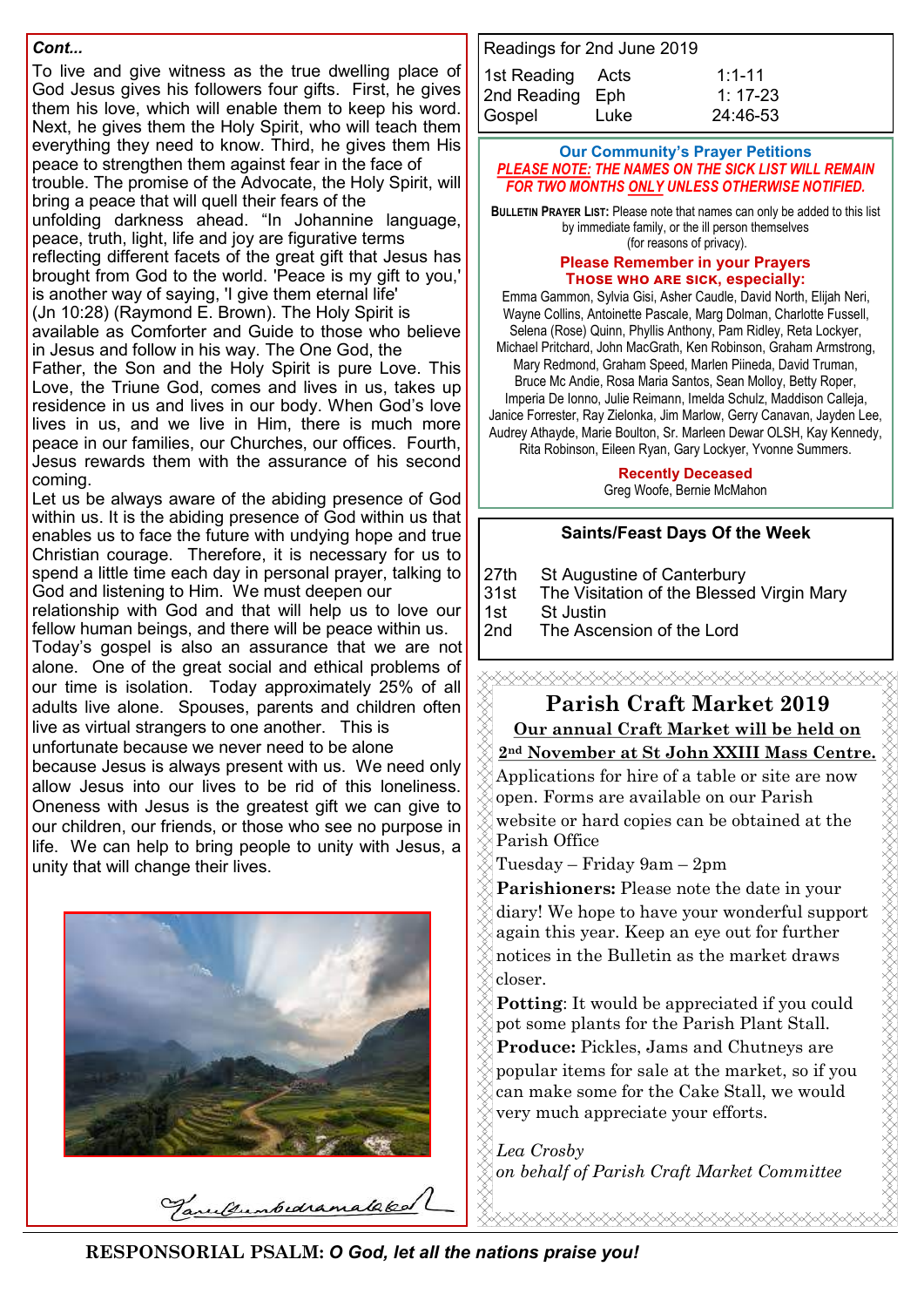#### **ST VINCENT DE PAUL HQ: 1300 729 202 from 9.00am — 1.00pm or www.vinnies.org.au**

#### **St Vincent de Paul Modbury Conference**

*Lord your timeless lesson sings out in the voice of constant waves, in the wind through the trees and in the harmonies of life. Wash clean our ears to hear you, make us listen now, for we need your great wisdom to assist us in our life. Amen.*

It was a quiet week for home visits this week, seeing only a lady who has lost her job and is faced with managing Electricity bills, Council rates and a home mortgage on NewStart, and a chap who has three teenagers to feed.

Thanks to all who are taking and returning envelopes through the Winter Appeal – we're always in need of funds to enable the purchase and distribution of Foodland gift cards so our "clients" are able to supplement the non-perishables that we provide.

#### **Pantry needs this week are:**

Sugar, Long Life Milk, Margarine and Tinned Carrots. Please help if you can.

*It will greatly help if any or all of these items could be placed in the Vinnies' collection basket.*

#### **REACH OUT GROUP**

Tuesday 28th May 2019 9.15am Mass at St John XXIII Reader: Rafael M. Offertory: Cathy D. & Pat C. Communion: Maureen F. & Maureen K. Altar Server: Leo N. **All Welcome**



#### DEVELOPMENT FUND 2019

Congratulations Kathleen Jacka No. 14 Drawn by Maureen Frost

Contact: Marg Dolman 8264 1317 to be included in the draw.

#### **HAPPY BIRTHDAY MAY/JUNE BABIES**

29th James Bell

31st Sonia Williamson

1st Sonia Moss, Joyce Clayton







#### *STAY FOR A CUPPA*

Thanks to some of our wonderful volunteers, we will be having a cuppa after all Masses this Weekend Please join us.



#### **FIRST SATURDAY MASS**

 June 1st 2019, 9.15am HOLY TRINITY CHURCH Holy Rosary for PEACE in the world. Commencing at 8.45am with Acts of Consecration, to the Sacred Heart of Jesus and the Immaculate Heart of Mary with the Sacrament of Penance. Please bring a SINGLE flower for Our Holy Mother

 *"In the end my Immaculate Heart will triumph" ( Our Lady of Fatima 1917 )*



#### **CONFIRMATION WORKSHOP**

Confirmation Workshop will be on next Saturday 1st June 2019 at 4pm at St John XXIII.

We ask our Parish Community to pray for the children as they prepare to receive the Sacrament of Confirmation.



#### *CHILDREN'S PRAYER*

*Come Holy Spirit, and fill our hearts with your love and peace. Help us to make time in our busy lives to spend some time talking quietly to God. Amen*

#### **Project Compassion Receipts**

Caritas Project Compassion receipts are now available to be picked up from the back of the church.

## *THANK YOU*

Thank you to National Pharmacies for their kind donation of the First Aid Kit, to replace the missing First Aid Kit at Holy Trinity Church Hall Kitchen.

It is very much appreciated.





Enjoy a cup of Pea and Ham Soup on Saturday 1st June after 6pm Mass. Coin Donation would be appreciated.

**Special Soup Night**



#### **THE SOUTHERN CROSS**

The May edition of the Southern Cross is now available. Only \$2 Please Support Your Catholic Newspaper

**GOSPEL ACCLAMATION:** *Alleluia, alleluia! All who love me will keep my words, and my Father will love them and we will come to them. Alleluia!*